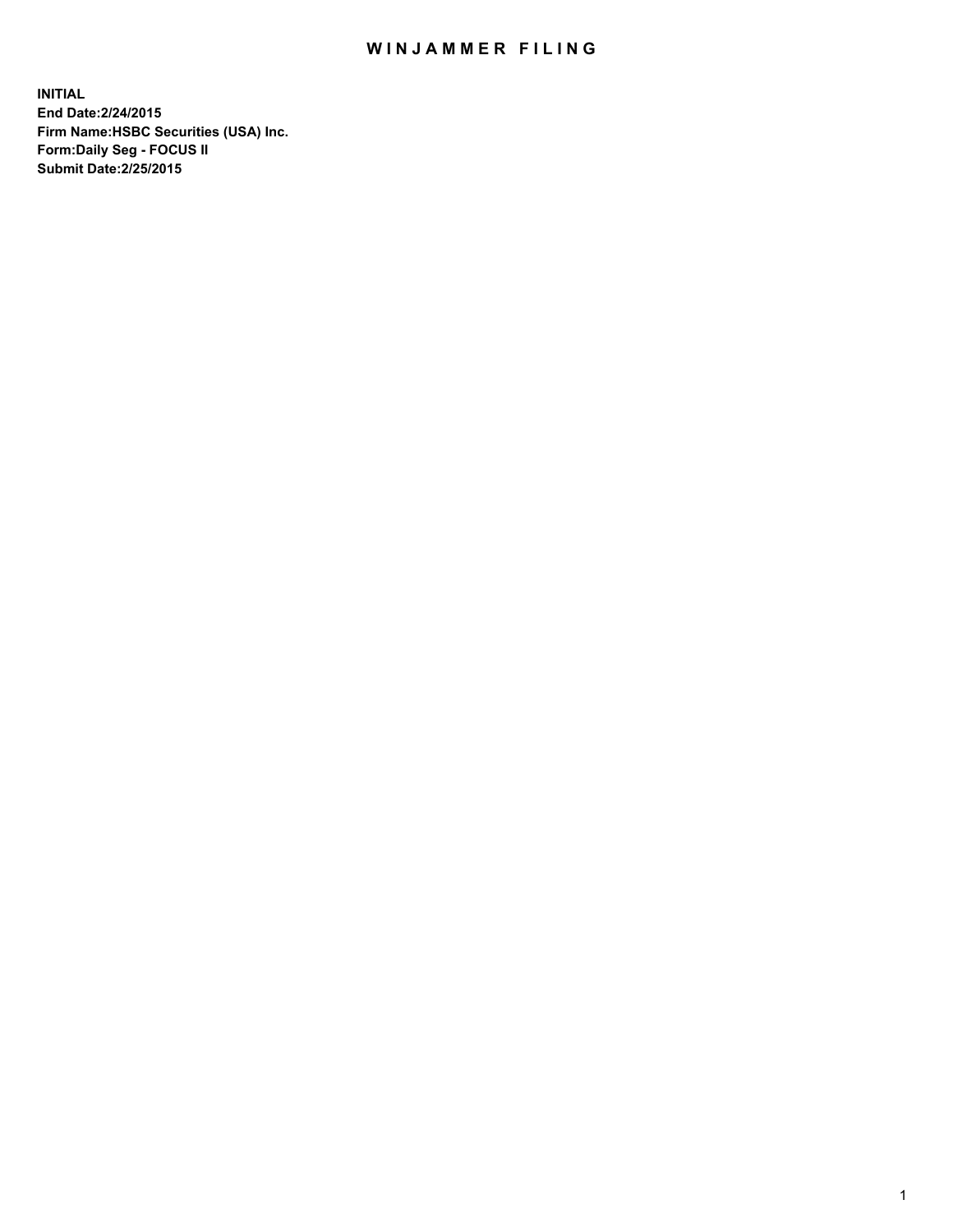## **INITIAL End Date:2/24/2015 Firm Name:HSBC Securities (USA) Inc. Form:Daily Seg - FOCUS II Submit Date:2/25/2015 Daily Segregation - Cover Page**

| Name of Company<br><b>Contact Name</b><br><b>Contact Phone Number</b><br><b>Contact Email Address</b>                                                                                                                                                                                                                         | <b>HSBC Securities (USA) Inc.</b><br>Steven richardson<br>212-525-6445<br>steven.richardson@us.hsbc.com |
|-------------------------------------------------------------------------------------------------------------------------------------------------------------------------------------------------------------------------------------------------------------------------------------------------------------------------------|---------------------------------------------------------------------------------------------------------|
| FCM's Customer Segregated Funds Residual Interest Target (choose one):<br>a. Minimum dollar amount: ; or<br>b. Minimum percentage of customer segregated funds required:%; or<br>c. Dollar amount range between: and; or<br>d. Percentage range of customer segregated funds required between:% and%.                         | 50,000,000<br>00<br>0 <sub>0</sub>                                                                      |
| FCM's Customer Secured Amount Funds Residual Interest Target (choose one):<br>a. Minimum dollar amount: ; or<br>b. Minimum percentage of customer secured funds required:%; or<br>c. Dollar amount range between: and; or<br>d. Percentage range of customer secured funds required between:% and%.                           | 10,000,000<br>0 <sub>0</sub><br>00                                                                      |
| FCM's Cleared Swaps Customer Collateral Residual Interest Target (choose one):<br>a. Minimum dollar amount: ; or<br>b. Minimum percentage of cleared swaps customer collateral required:%; or<br>c. Dollar amount range between: and; or<br>d. Percentage range of cleared swaps customer collateral required between:% and%. | 30,000,000<br><u>00</u><br><u>00</u>                                                                    |

Attach supporting documents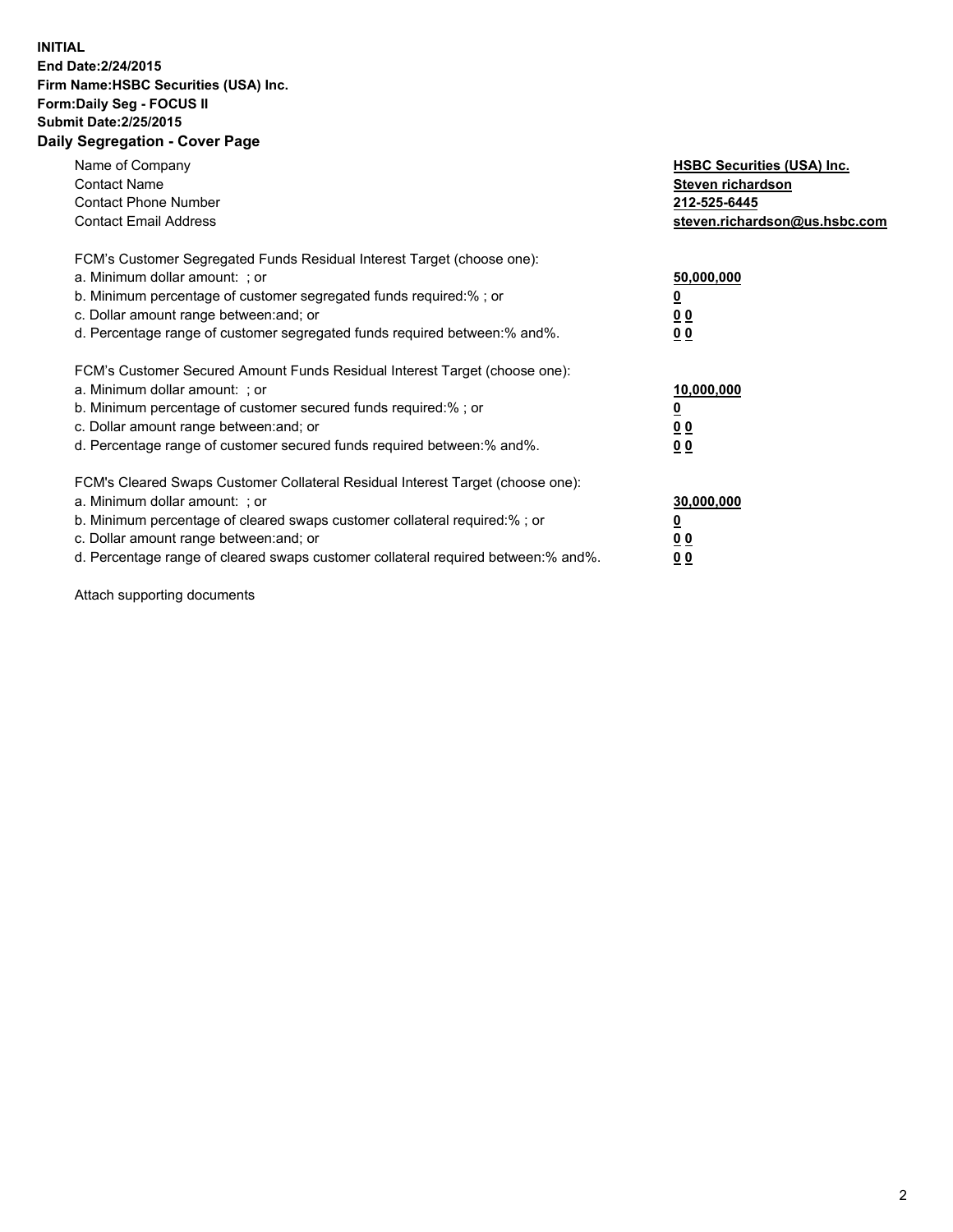**INITIAL End Date:2/24/2015 Firm Name:HSBC Securities (USA) Inc. Form:Daily Seg - FOCUS II Submit Date:2/25/2015 Daily Segregation - Secured Amounts**

Foreign Futures and Foreign Options Secured Amounts Amount required to be set aside pursuant to law, rule or regulation of a foreign government or a rule of a self-regulatory organization authorized thereunder **0** [7305] 1. Net ledger balance - Foreign Futures and Foreign Option Trading - All Customers A. Cash **72,618,559** [7315] B. Securities (at market) **33,847,239** [7317] 2. Net unrealized profit (loss) in open futures contracts traded on a foreign board of trade **56,456,907** [7325] 3. Exchange traded options a. Market value of open option contracts purchased on a foreign board of trade **0** [7335] b. Market value of open contracts granted (sold) on a foreign board of trade **0** [7337] 4. Net equity (deficit) (add lines 1. 2. and 3.) **162,922,705** [7345] 5. Account liquidating to a deficit and account with a debit balances - gross amount **202,760** [7351] Less: amount offset by customer owned securities **-202,451** [7352] **309** [7354] 6. Amount required to be set aside as the secured amount - Net Liquidating Equity Method (add lines 4 and 5) **162,923,014** [7355] 7. Greater of amount required to be set aside pursuant to foreign jurisdiction (above) or line 6. **162,923,014** [7360] FUNDS DEPOSITED IN SEPARATE REGULATION 30.7 ACCOUNTS 1. Cash in banks A. Banks located in the United States **45,385,114** [7500] B. Other banks qualified under Regulation 30.7 **0** [7520] **45,385,114** [7530] 2. Securities A. In safekeeping with banks located in the United States **78,847,239** [7540] B. In safekeeping with other banks qualified under Regulation 30.7 **0** [7560] **78,847,239** [7570] 3. Equities with registered futures commission merchants A. Cash **0** [7580] B. Securities **0** [7590] C. Unrealized gain (loss) on open futures contracts **0** [7600] D. Value of long option contracts **0** [7610] E. Value of short option contracts **0** [7615] **0** [7620] 4. Amounts held by clearing organizations of foreign boards of trade A. Cash **0** [7640] B. Securities **0** [7650] C. Amount due to (from) clearing organization - daily variation **0** [7660] D. Value of long option contracts **0** [7670] E. Value of short option contracts **0** [7675] **0** [7680] 5. Amounts held by members of foreign boards of trade A. Cash **30,613,020** [7700] B. Securities **0** [7710] C. Unrealized gain (loss) on open futures contracts **56,456,907** [7720] D. Value of long option contracts **0** [7730] E. Value of short option contracts **0** [7735] **87,069,927** [7740] 6. Amounts with other depositories designated by a foreign board of trade **0** [7760] 7. Segregated funds on hand **0** [7765] 8. Total funds in separate section 30.7 accounts **211,302,280** [7770] 9. Excess (deficiency) Set Aside for Secured Amount (subtract line 7 Secured Statement Page 1 from Line 8) **48,379,266** [7380] 10. Management Target Amount for Excess funds in separate section 30.7 accounts **36,271,604** [7780] 11. Excess (deficiency) funds in separate 30.7 accounts over (under) Management Target **12,107,662** [7785]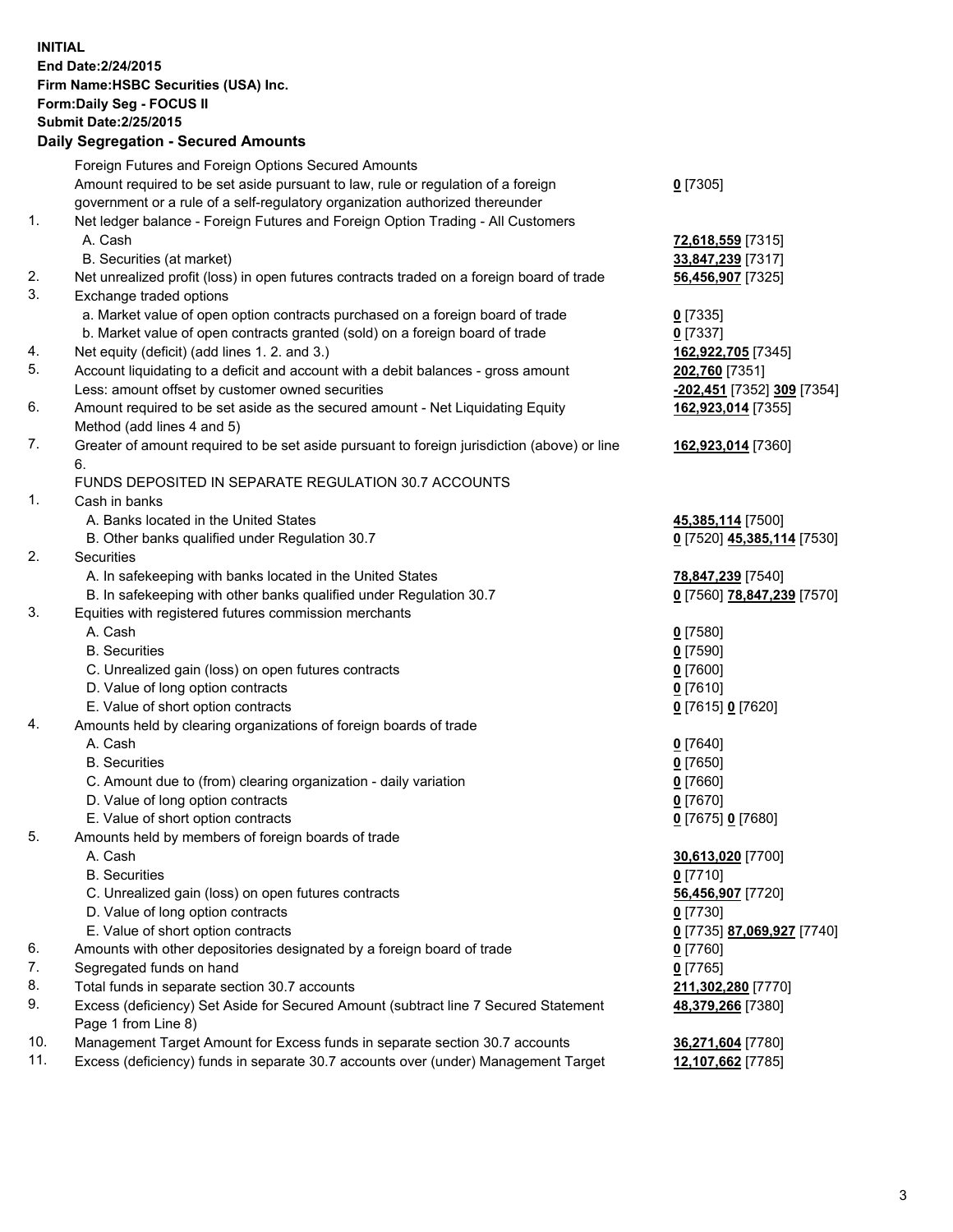| <b>INITIAL</b>                            | End Date: 2/24/2015<br>Firm Name: HSBC Securities (USA) Inc.<br>Form: Daily Seg - FOCUS II     |                              |  |  |
|-------------------------------------------|------------------------------------------------------------------------------------------------|------------------------------|--|--|
| <b>Submit Date: 2/25/2015</b>             |                                                                                                |                              |  |  |
| Daily Segregation - Segregation Statement |                                                                                                |                              |  |  |
|                                           | SEGREGATION REQUIREMENTS(Section 4d(2) of the CEAct)                                           |                              |  |  |
| 1.                                        | Net ledger balance                                                                             |                              |  |  |
|                                           | A. Cash                                                                                        | -183,906,965 [7010]          |  |  |
|                                           | B. Securities (at market)                                                                      | 644,868,572 [7020]           |  |  |
| 2.                                        | Net unrealized profit (loss) in open futures contracts traded on a contract market             | 543,084,635 [7030]           |  |  |
| 3.                                        | Exchange traded options                                                                        |                              |  |  |
|                                           | A. Add market value of open option contracts purchased on a contract market                    | 101,802,770 [7032]           |  |  |
|                                           | B. Deduct market value of open option contracts granted (sold) on a contract market            | -7,502,510 [7033]            |  |  |
| 4.                                        | Net equity (deficit) (add lines 1, 2 and 3)                                                    | 1,098,346,502 [7040]         |  |  |
| 5.                                        | Accounts liquidating to a deficit and accounts with                                            |                              |  |  |
|                                           | debit balances - gross amount                                                                  | 1,673,952 [7045]             |  |  |
|                                           | Less: amount offset by customer securities                                                     | -1,673,280 [7047] 672 [7050] |  |  |
| 6.                                        | Amount required to be segregated (add lines 4 and 5)                                           | 1,098,347,174 [7060]         |  |  |
|                                           | FUNDS IN SEGREGATED ACCOUNTS                                                                   |                              |  |  |
| 7.                                        | Deposited in segregated funds bank accounts                                                    |                              |  |  |
|                                           | A. Cash                                                                                        | 48,548,385 [7070]            |  |  |
|                                           | B. Securities representing investments of customers' funds (at market)                         | $0$ [7080]                   |  |  |
|                                           | C. Securities held for particular customers or option customers in lieu of cash (at            | 75,076,943 [7090]            |  |  |
|                                           | market)                                                                                        |                              |  |  |
| 8.                                        | Margins on deposit with derivatives clearing organizations of contract markets                 |                              |  |  |
|                                           | A. Cash                                                                                        | 241,507,609 [7100]           |  |  |
|                                           | B. Securities representing investments of customers' funds (at market)                         | 151,217,505 [7110]           |  |  |
|                                           | C. Securities held for particular customers or option customers in lieu of cash (at<br>market) | 569,791,629 [7120]           |  |  |
| 9.                                        | Net settlement from (to) derivatives clearing organizations of contract markets                | <u>-6,870,040</u> [7130]     |  |  |
| 10.                                       | Exchange traded options                                                                        |                              |  |  |
|                                           | A. Value of open long option contracts                                                         | 101,802,770 [7132]           |  |  |
|                                           | B. Value of open short option contracts                                                        | -7,502,510 [7133]            |  |  |
| 11.                                       | Net equities with other FCMs                                                                   |                              |  |  |
|                                           | A. Net liquidating equity                                                                      | 32,282,352 [7140]            |  |  |
|                                           | B. Securities representing investments of customers' funds (at market)                         | $0$ [7160]                   |  |  |
|                                           | C. Securities held for particular customers or option customers in lieu of cash (at            | $0$ [7170]                   |  |  |
|                                           | market)                                                                                        |                              |  |  |
| 12.                                       | Segregated funds on hand                                                                       | $0$ [7150]                   |  |  |
| 13.                                       | Total amount in segregation (add lines 7 through 12)                                           | 1,205,854,643 [7180]         |  |  |
| 14.                                       | Excess (deficiency) funds in segregation (subtract line 6 from line 13)                        | 107,507,469 [7190]           |  |  |
| 15.                                       | Management Target Amount for Excess funds in segregation                                       | 50,000,000 [7194]            |  |  |
| 16.                                       | Excess (deficiency) funds in segregation over (under) Management Target Amount                 | 57,507,469 [7198]            |  |  |

16. Excess (deficiency) funds in segregation over (under) Management Target Amount Excess